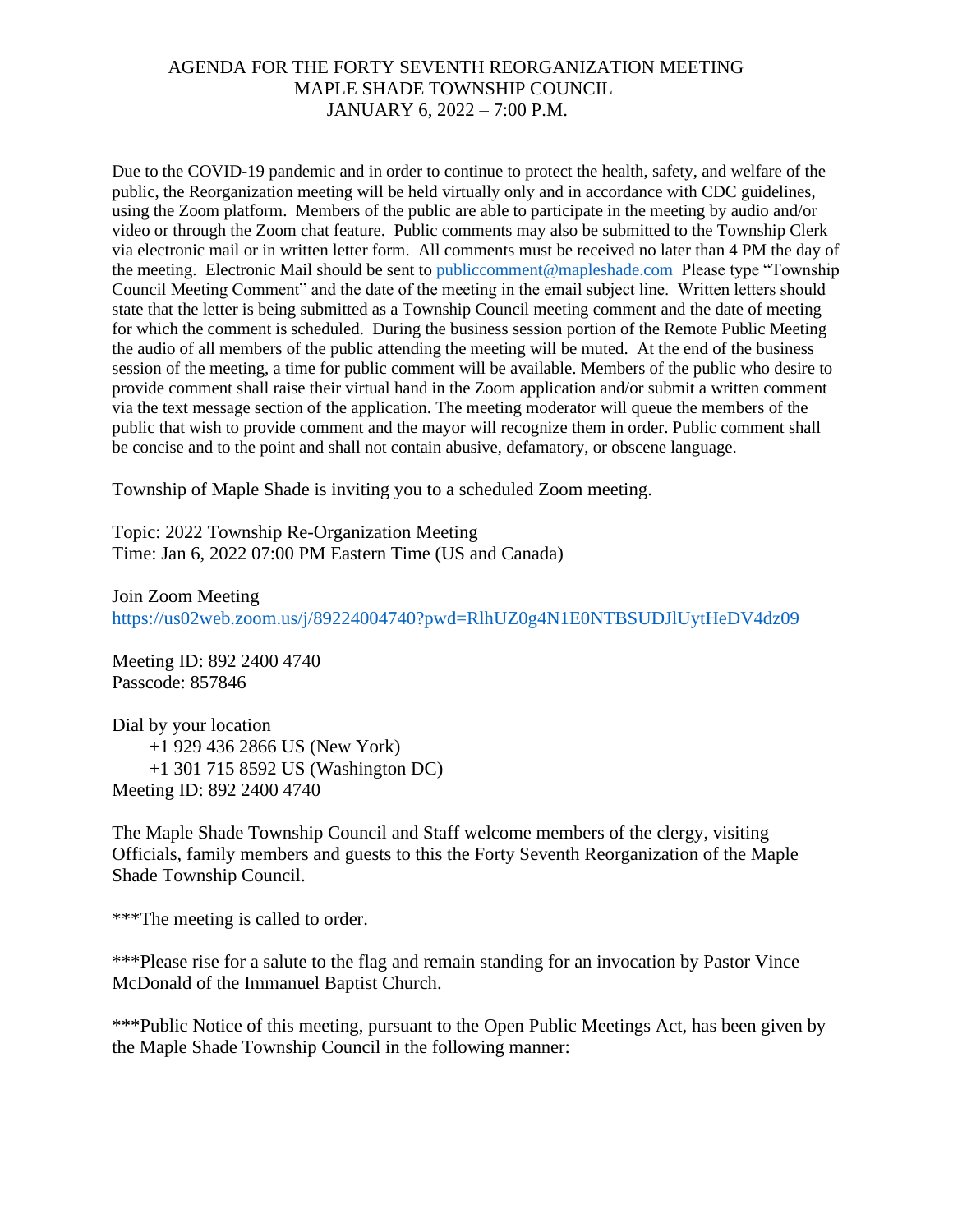- 1. Notifying the Township Clerk December 16, 2021.
- 2. Mailing Notice to the Courier Post, The Central Record and Burlington County Times on December 16, 2021.
- 3. Posting Notice on the Official Municipal Bulletin Board on December 16, 2021.
- \*\*\*Clerk: At this time, nominations will be accepted for the office of Mayor of the Township of Maple Shade for the year 2022.

Nomination by: Second: Motion to Close Nominations: Second: Roll Call to Approve the Nominee for the Office of Mayor for 2022:

- \*\*\*Clerk: The Mayor will receive the Oath of Office
- \*\*\*Mayor: At this time, nominations will be accepted for the Office of Deputy Mayor of the Township of Maple Shade for the year 2022.

Nomination by: Second: Motion to Close Nominations: Second: Roll Call to Approve the Nominee for the Office of Deputy Mayor for 2022:

\*\*\*Greetings – Mayor and Members of the 2022 Maple Shade Township Council

## **CONSENT AGENDA**

# **Resolution No. 2022-R-01** APPOINTING VARIOUS MEMBERS OF THE TOWNSHIP PROFESSIONAL STAFF FOR THE YEAR 2022:

Township Attorney - Eileen K. Fahey, Esquire Township Auditor - Bowman & Company Township Engineer - Alaimo Group Road Project Engineer - CME Associates Environmental Engineer - Environmental Resolutions, Inc Township Prosecutor - Malamut & Associates Township Public Defender - Cristian M. Towers Bond Counsel - Malamut & Associates Insurance Broker - CBIZ Employee Services Organization Redevelopment/Affordable Housing Attorney – Surenian, Edwards & Nolan, LLC Labor Attorney - Plosia Cohen Law Firm Risk Management Services - Fairview Insurance Agency Associates, Inc Utility / Recreation Engineer - Remington & Vernick Engineers Financial Advisor - Phoenix Advisors, LLC Appraisal Services – J. McHale & Associates, Inc.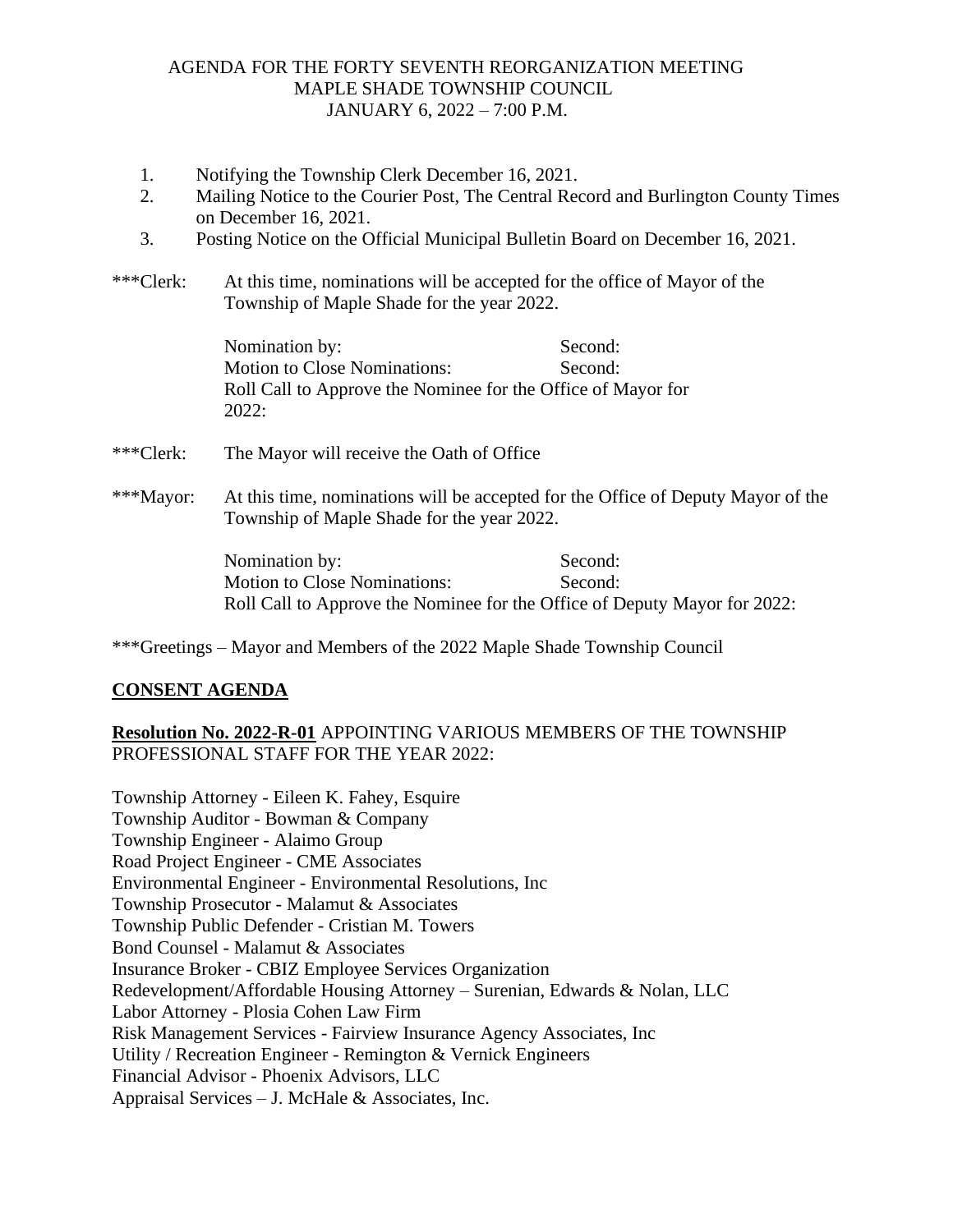**Resolution No. 2022-R-02** APPROVE CALENDAR OF MEETINGS – MUNICIPAL BOARDS AND AGENCIES

**Resolution No. 2022-R-03** ADOPTION OF THE 2022 TEMPORARY CURRENT FUND BUDGET AND THE 2022 TEMPORARY UTILITY FUND BUDGET

### **Resolution No. 2022-R-04** ADOPTION OF A CASH MANAGEMENT PLAN

### **Resolution No. 2022-R-05** DESIGNATING DEPOSITORY FOR MUNICIPAL FUNDS:

Columbia Bank New Jersey Cash Management Plan New Jersey Asset and Rebate Management Program

#### **Resolution No. 2022-R-06** DESIGNATE OFFICIAL NEWSPAPERS:

Courier Post Burlington County Times Central Record Newsweekly

BOARD

### **Resolution No. 2022-R-07** APPOINT MEMBERS TO THE SITE PLAN/SUBDIVISION

REVIEW BOARD **NAME MEMBER TYPE TERM EXPIRATION**  Rob Wells Full Member December 31, 2022 Thomas Mastrangelo Full Member December 31, 2022 Fred Turek Full Member December 31, 2022 John Gee Alternate #1 December 31, 2022 Steve Schmidt Council Member December 31, 2022

### **Resolution No. 2022-R-08** APPOINT MEMBERS TO THE MAPLE SHADE PLANNING

| <b>NAME</b>                 | <b>MEMBER TYPE</b> | <b>TERM EXPIRATION</b> |
|-----------------------------|--------------------|------------------------|
| Joseph Dugan                | Class IV           | December 31, 2025      |
| <b>Maryanne Constantine</b> | Class IV           | December 31, 2025      |
| Rob Wells                   | Alternate #2       | December 31, 2023      |
| <b>Sandy Nunes</b>          | Class I Member     | December 31, 2022      |
| Susan Danson                | Class II Member    | December 31, 2022      |
| Charles Kauffman            | Class III Member   | December 31, 2022      |

#### **Resolution No. 2022-R-09** APPROVE APPOINTMENTS TO THE ZONING BOARD OF

| <b>ADJUSTMENT</b>     |                    |                        |
|-----------------------|--------------------|------------------------|
| <b>NAME</b>           | <b>MEMBER TYPE</b> | <b>TERM EXPIRATION</b> |
| John Gee, Jr.         | Class IV           | December 31, 2025      |
| <b>Gregory Taylor</b> | Class IV           | December 31, 2025      |
| Joanne Mortimer       | Alternate #1       | December 31, 2023      |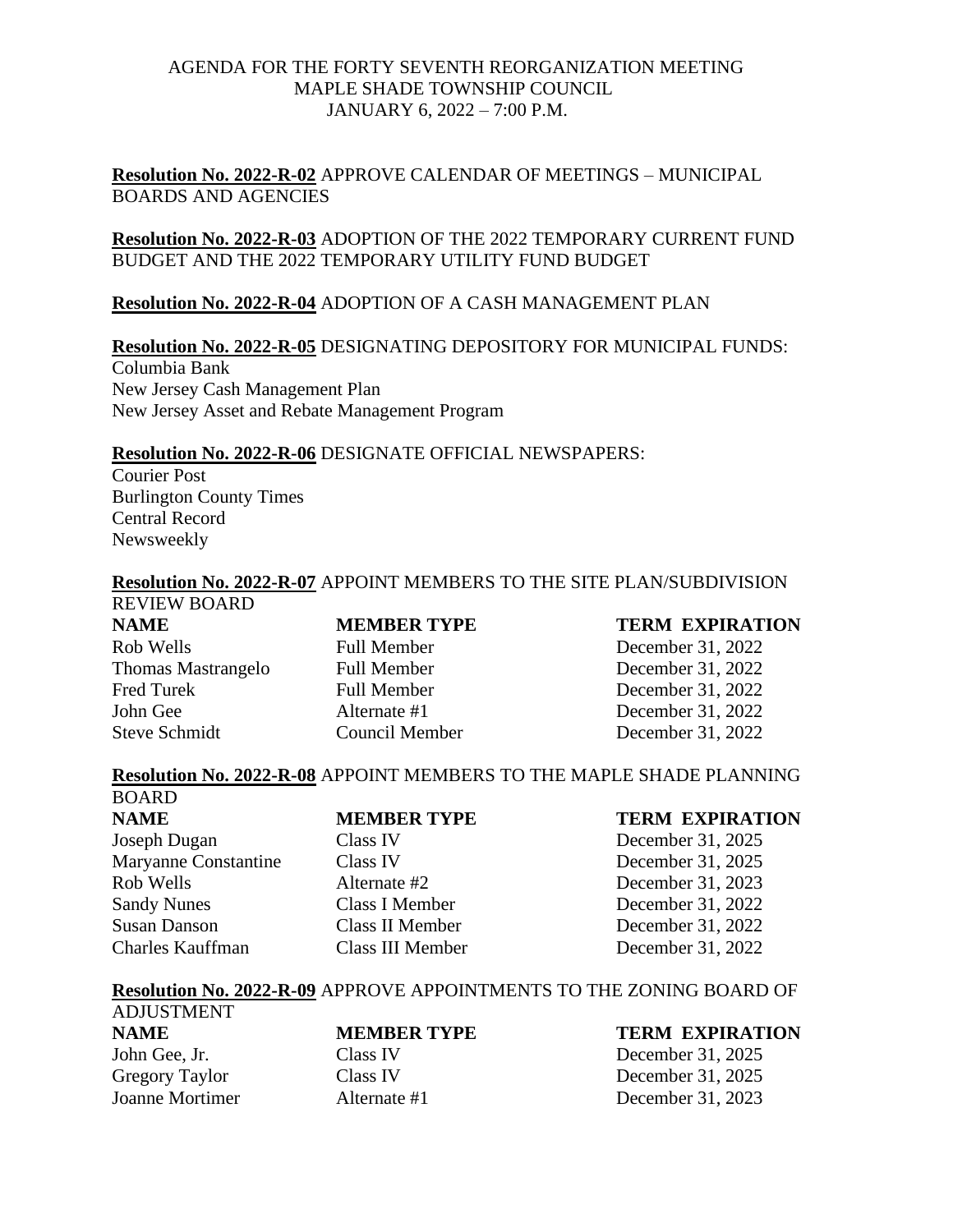| William Zerega    | Alternate #2 | December 31, 2022 |
|-------------------|--------------|-------------------|
| Laura Walthy      | Alternate #3 | December 31, 2022 |
| Jermaine Williams | Alternate #4 | December 31, 2023 |

**Resolution No. 2022-R-10** APPROVE APPOINTMENTS TO THE MAPLE SHADE ADVISORY BOARD OF COMMERCE

| <b>NAME</b>           | <b>MEMBER TYPE</b>      | <b>TERM EXPIRATION</b> |
|-----------------------|-------------------------|------------------------|
| Mark Tilghman         | <b>Full Member</b>      | December 31, 2024      |
| <b>Justin Bennett</b> | <b>Full Member</b>      | December 31, 2024      |
| Joe Fischer           | <b>Full Member</b>      | December 31, 2024      |
| Anne Cutry            | <b>Full Member</b>      | December 31, 2024      |
| Dr. Gary Edelstein    | Ex-Officio              | December 31, 2022      |
| <b>Beth Norcia</b>    | Ex-Officio              | December 31, 2022      |
| <b>Susan Danson</b>   | <b>Township Manager</b> | December 31, 2022      |
| Chris Fletcher        | <b>Chief of Police</b>  | December 31, 2022      |
| <b>Nelson Wiest</b>   | <b>Township Council</b> | December 31, 2022      |
|                       |                         |                        |

### **Resolution No. 2022-R-11** APPROVE APPOINTMENTS TO THE MAPLE SHADE GREEN

| <b>TEAM</b>                    |                                       |                        |
|--------------------------------|---------------------------------------|------------------------|
| <b>NAME</b>                    | <b>MEMBER TYPE</b>                    | <b>TERM EXPIRATION</b> |
| Jenn Lucas                     | <b>Full Member</b>                    | December 31, 2022      |
| Carl Christianson              | <b>Full Member</b>                    | December 31, 2022      |
| <b>Rick Winter</b>             | <b>Full Member</b>                    | December 31, 2022      |
| <b>Heather Talarico</b>        | <b>Full Member</b>                    | December 31, 2022      |
| <b>Sandy Nunes</b>             | <b>Full Member-Mayor</b>              | December 31, 2022      |
| <b>Susan Danson</b>            | <b>Township Manager</b>               | December 31, 2022      |
| Pradip Soni                    | <b>Community Development Director</b> | December 31, 2022      |
| <b>Planning Board Engineer</b> |                                       | December 31, 2022      |

**Resolution No. 2022-R-12** APPOINTING THE TOWNSHIP MANAGER TO THE PROFESSIONAL MUNICIPAL MANAGEMENT JOINT INSURANCE FUND AND MAYOR SANDY NUNES AS ALTERNATE FOR 2022

**Resolution No. 2022-R-13** DESIGNATE TOWNSHIP MANAGER AS PUBLIC AGENCY COMPLIANCE OFFICER FOR 2022

**Resolution No. 2022-R-14** SET INTEREST RATE AND GRACE PERIOD AND YEAR-END PENALTY FOR OVERDUE TAXES AND UTILITY FEES

**Resolution No. 2022-R-15** APPOINT CHRISTINE TAYLOR AS MUNICIPAL TAX SEARCH OFFICER FOR 2022

**Resolution No. 2022-R-16** AUTHORIZE TAX ASSESSOR TO FILE APPEALS, OMITTED AND ADDED ASSESSMENT APPEALS AND ROLLBACK COMPLAINTS WITH THE BURLINGTON COUNTY BOARD OF TAXATION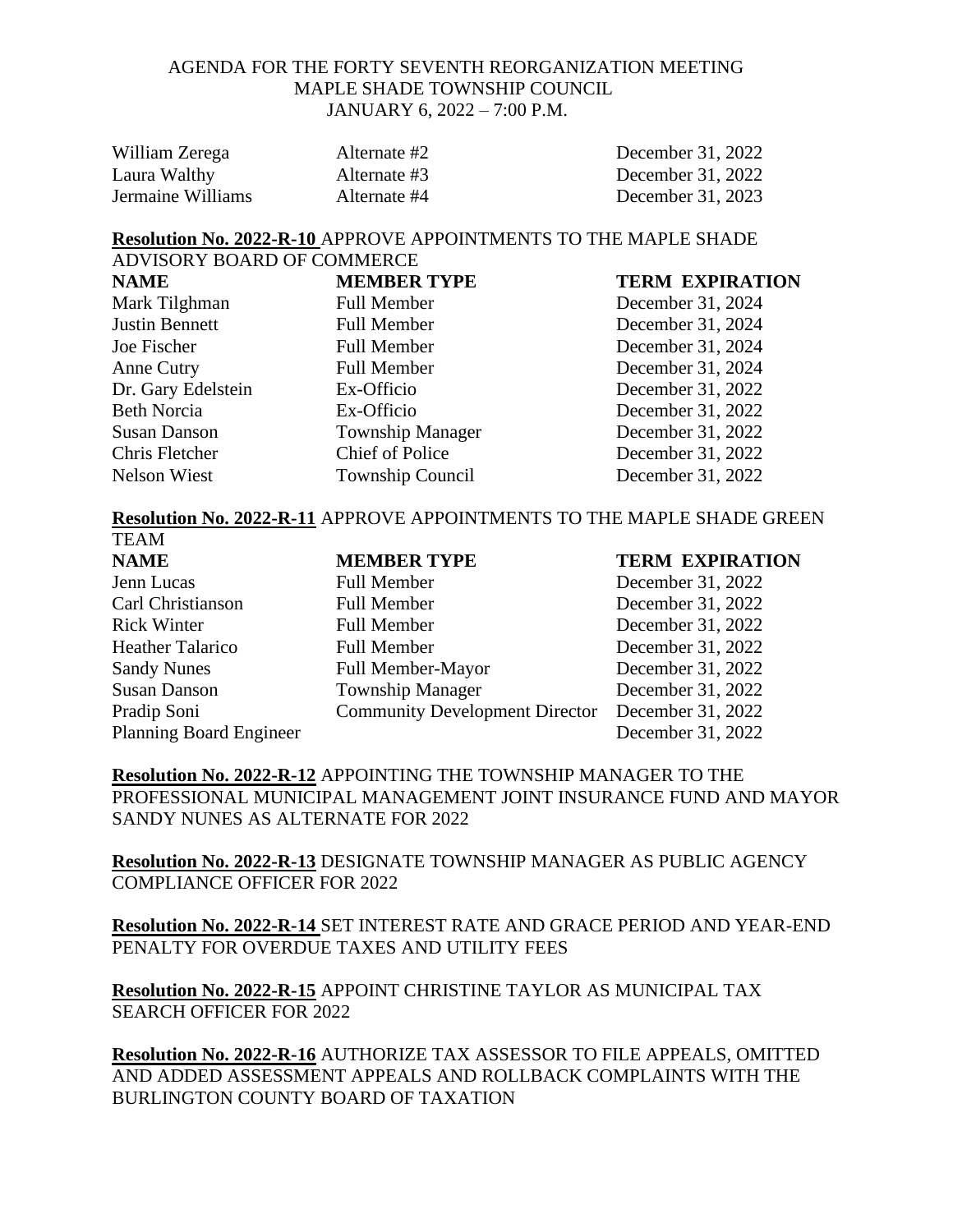**Resolution No. 2022-R-17** AUTHORIZE TOWNSHIP TAX COLLECTOR TO FILE PROOFS OF CLAIM WITH THE UNITED STATES BANKRUPTCY COURT WITH RESPECT TO VARIOUS BANKRUPTCIES

**Resolution No. 2022-R-18** AUTHORIZES THE CANCELING OF TAX BALANCES UNDER \$10.00

**Resolution No. 2022-R-19** AUTHORIZE TAX COLLECTOR TO MAKE ROUTINE ADJUSTMENTS OF UTILITY ACCOUNTS AND REFUND DUPLICATE PAYMENTS

**Resolution No. 2022-R-20** AUTHORIZE THE ASSESSMENT OF \$100.00 FEE FOR DUPLICATE TAX SALE CERTIFICATES

**Resolution No. 2022-R-21** AUTHORIZE TAX COLLECTOR TO TRANSFER ERRONEOUS TAX PAYMENTS WITH PROPER DOCUMENTATION TO THE CORRECT ACCOUNT AND REFUND DUPLICATE PAYMENTS

**Resolution No. 2022-R-22** DESIGNATE TAX COLLECTOR AS SIGNATORY FOR TAX TITLE LIEN ACCOUNT

**Resolution No. 2022-R-23** AUTHORIZE ELECTRONIC TAX SALE

**Resolution No. 2022-R-24** RESOLUTION ESTABLISHING STANDARD PROCEDURES AND REQUIREMENTS FOR REMOTE PUBLIC MEETINGS

**Resolution No. 2022-R-25** AUTHORIZE EXECUTION OF SHARED SERVICE AGREEMENT WITH THE TOWNSHIP OF WILLINGBORO FOR ANIMAL CONTROL SERVICES

**Resolution No. 2022-R-26** RESOLUTION APPOINTING KAREN ZLOTNICK AS RECYCLING COORDINATOR

**Resolution No. 2022-R-27** AUTHORIZE EXECUTION OF SHARED SERVICE AGREEMENT WITH THE TOWNSHIP OF HADDONFIELD FOR CONSTRUCTION INSPECTION SERVICES

**Resolution No. 2022-R-28** AUTHORIZE EXECUTION OF SHARED SERVICE AGREEMENT WITH THE TOWNSHIP OF WESTAMPTON FOR TAX COLLECTOR **SERVICES** 

**Resolution No. 2022-R-29** AUTHORIZE PARTICIPATION IN THE SOUTHERN NEW JERSEY REGIONAL EMPLOYEE BENEFITS FUND (SNJREBF) AND HEALTH INSURANCE FUND (HIF) FOR HEALTH AND DENTAL INSURANCES